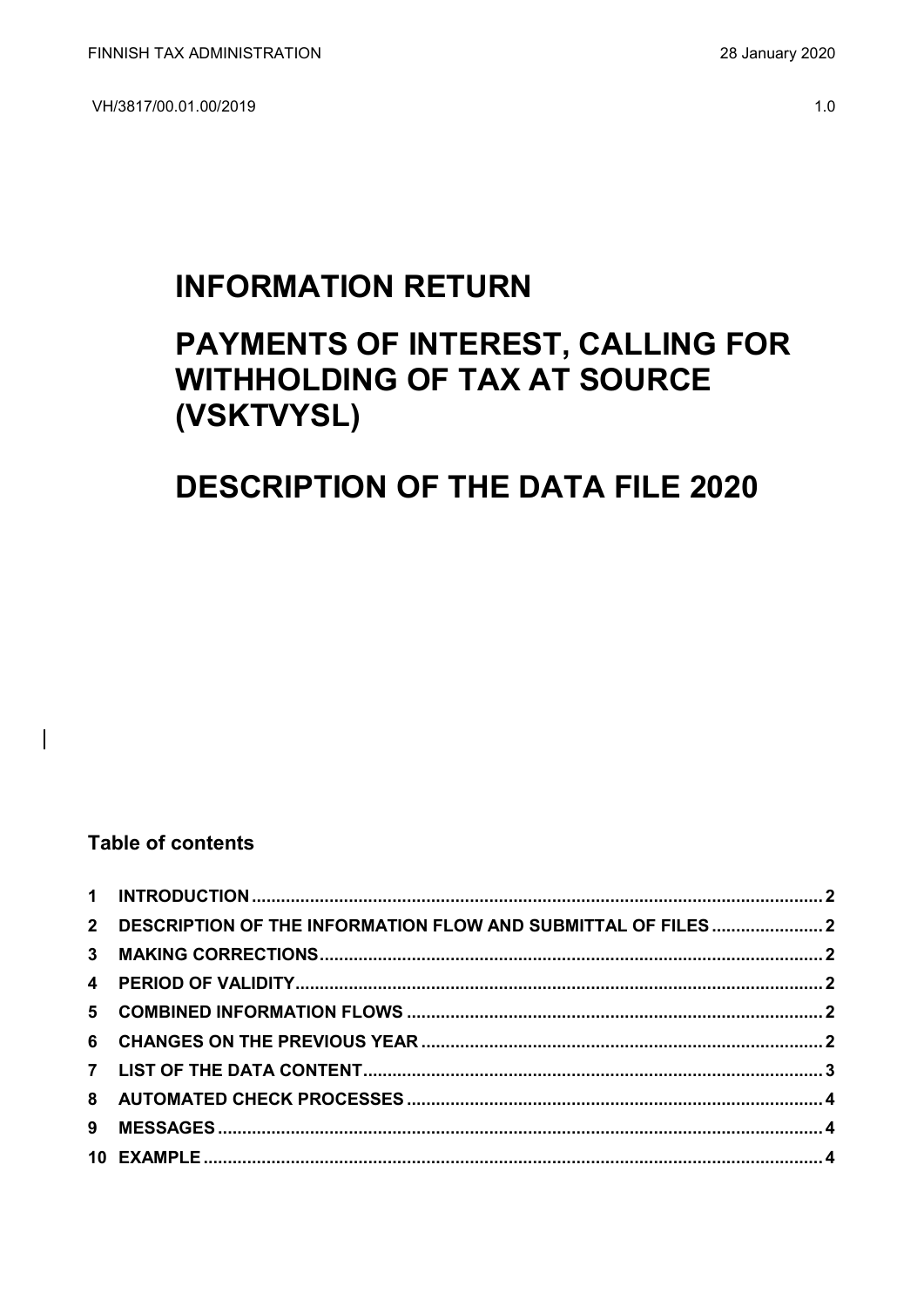### **Version history**

| Date      | Version | <b>Description</b>                              |
|-----------|---------|-------------------------------------------------|
| 28.1.2020 |         | First release concerning the 2020 taxable year. |

#### <span id="page-1-0"></span>**1 INTRODUCTION**

This guidance explains the structure of the required inbound file and the check procedures that follow. For more information, see tax.fi > About us > Information and material on taxation > IT developers > e-Filing guidance > Electronic filing of information returns General description.

#### <span id="page-1-1"></span>**2 DESCRIPTION OF THE INFORMATION FLOW AND SUBMITTAL OF FILES**

The information-reporting requirement concerns the institutions that pay out interest on commercial and savings bank deposits, on bonds and debentures, on deposits in employees' banks (personnel service offices) and on the balances remaining on payment accounts in payment institutions.

If you have paid interest to nonresident beneficiaries you must use another information return format (either VSRAERIE or the paper Form 7809).

For more information and instructions, go to the 'Annual Information Returns' pages of the Website, > Forms > Annual information.

The terms and conditions of convertible loans or of clearance accounts do not have to be delivered to the Tax Administration when you have submitted your return electronically.

For more information on how to log in specifically for different information flows, and for information on the locations of check routines for authorisations, click [here.](https://www.ilmoitin.fi/webtamo/sivut/IlmoituslajiRoolit?kieli=en&tv=VSKTVYSL)

#### <span id="page-1-2"></span>**3 MAKING CORRECTIONS**

For more information, see tax.fi > About us > IT developers > e-Filing guidance > Making corrections to e-filed submittals of information returns.

#### <span id="page-1-3"></span>**4 PERIOD OF VALIDITY**

This specification sets out the requirements of file formatting that come into force 28 January 2020 and continue to be in force until a new version of this specification is released.

For deadline dates for filing, see tax.fi > Verohallinto > Tietoa verotuksesta > Ohjelmistokehittäjät > Aikataulut (Available in Finnish and Swedish).

#### <span id="page-1-4"></span>**5 COMBINED INFORMATION FLOWS**

You may not send us other flows in the same computer file as the VSKTVYSL flow.

#### <span id="page-1-5"></span>**6 CHANGES ON THE PREVIOUS YEAR**

| <b>Version</b> | <b>Data Name</b> | Data element    | <b>Description</b> |
|----------------|------------------|-----------------|--------------------|
| 1.0            | 058              | Year of payment | Year changed       |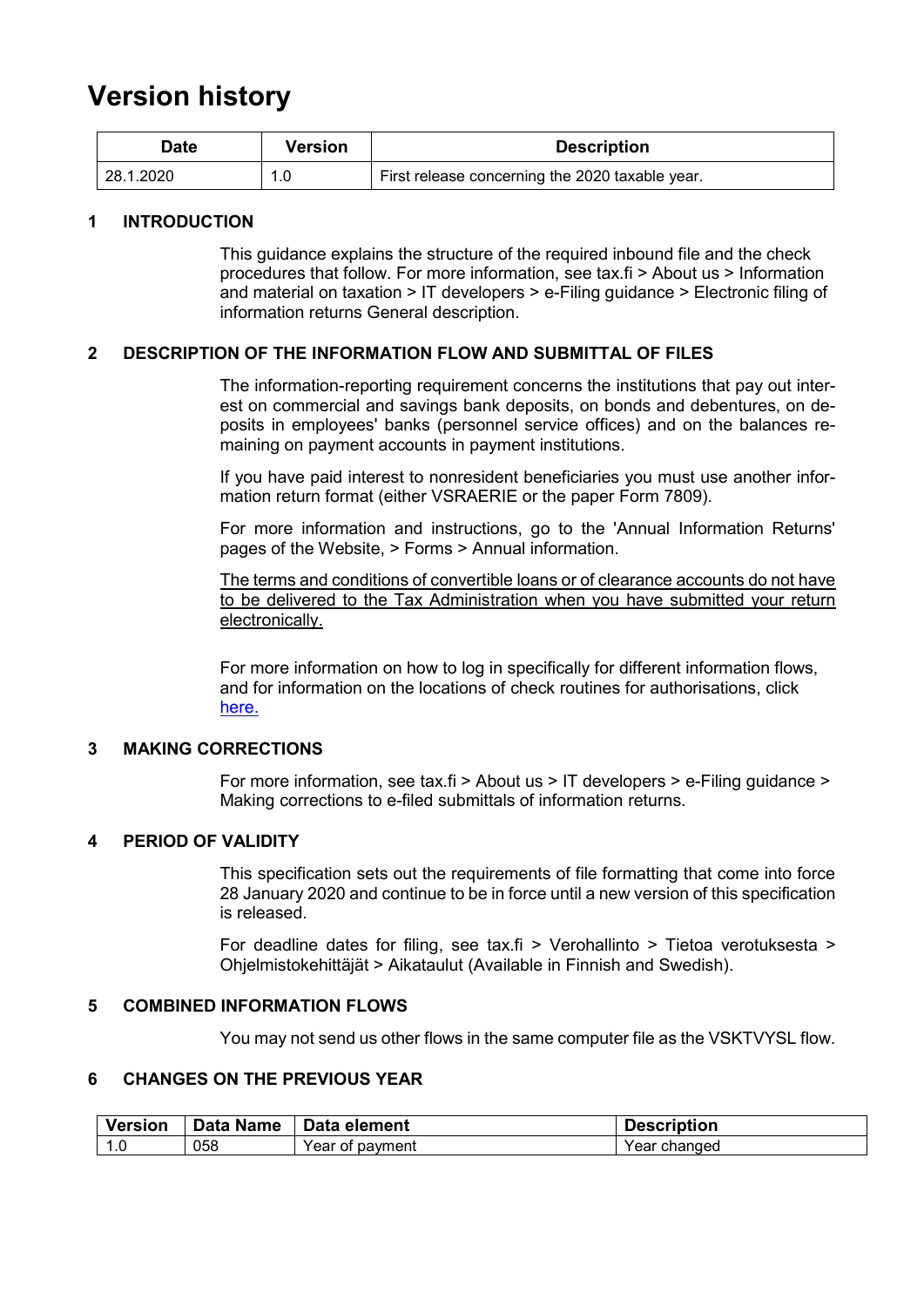### <span id="page-2-0"></span>**7 LIST OF THE DATA CONTENT**

| Code  P/V |         | T | L/T | <b>Description</b>                                                                                                                                                                                                                                                                                                                                                                                                                                                                                                              | Format                           | Permissible<br>values            |
|-----------|---------|---|-----|---------------------------------------------------------------------------------------------------------------------------------------------------------------------------------------------------------------------------------------------------------------------------------------------------------------------------------------------------------------------------------------------------------------------------------------------------------------------------------------------------------------------------------|----------------------------------|----------------------------------|
| 000       | P       | Τ |     | File identifier                                                                                                                                                                                                                                                                                                                                                                                                                                                                                                                 | AN <sub>8</sub>                  | <b>VSKTVYSL</b>                  |
| 082       | V       |   |     | Deletion                                                                                                                                                                                                                                                                                                                                                                                                                                                                                                                        | A1                               | D                                |
| 010       | P       | T |     | Payor's ID                                                                                                                                                                                                                                                                                                                                                                                                                                                                                                                      | <b>YTUNNUS2</b>                  |                                  |
| 080       | V       | Τ |     | Account operator's Business ID                                                                                                                                                                                                                                                                                                                                                                                                                                                                                                  | <b>TIHOYHTEISO</b>               |                                  |
| 058       | P       | Τ |     | Year of payment<br>The year of payment is the calendar year when payment took<br>place.                                                                                                                                                                                                                                                                                                                                                                                                                                         | <b>VVVV</b>                      | 2020                             |
| 001       | P       |   |     | Start of a partial data set                                                                                                                                                                                                                                                                                                                                                                                                                                                                                                     | N <sub>8</sub>                   |                                  |
| 802       | P       | Τ |     | Type of interest<br>8A = Interest on bank deposits (paid to bank account holders<br>by commercial or savings banks accepting deposits from the<br>public-must be reported separately for each banking en-<br>tity).<br>8B = Interest on bonds and debentures (separately for each<br>issue)<br>8C = Interest on the balances of deposits in employee banks<br>(personnel service offices), of client accounts in payment in-<br>stitutions, and interest paid by the Finnish branch offices of<br>foreign payment institutions. | AN <sub>2</sub>                  | 8A, 8B, 8C                       |
| 812       | P       |   |     | Total paid interest                                                                                                                                                                                                                                                                                                                                                                                                                                                                                                             | R14,1                            |                                  |
| 813       | P       |   |     | Total amount of tax at source on interest                                                                                                                                                                                                                                                                                                                                                                                                                                                                                       | R <sub>14</sub> ,1               |                                  |
| 815       | v       |   |     | The total amount of interest paid to nonresidents                                                                                                                                                                                                                                                                                                                                                                                                                                                                               | R <sub>14</sub> ,1               |                                  |
| 816       | v       |   |     | Total of interest paid to residents, fully liable to tax, on which R14,1<br>no tax was withheld at source                                                                                                                                                                                                                                                                                                                                                                                                                       |                                  |                                  |
| 817       | $V/P$ T |   |     | The ISIN code of the bond or debenture                                                                                                                                                                                                                                                                                                                                                                                                                                                                                          | <b>ISINKOODI</b>                 |                                  |
| 818       | $V/P$ T |   |     | Official name of the bond or debenture                                                                                                                                                                                                                                                                                                                                                                                                                                                                                          | AN60                             |                                  |
| 805       | P       |   |     | Payor category<br>01 = Bank accepting deposits from the public<br>02 = Employee bank (personnel service)<br>03 = Finnish branch office of a foreign credit institution<br>04 = State of Finland<br>05 = Domestic payment institution<br>06 = Other issuer of bonds and debentures<br>07 = Finnish branch office of a foreign institution                                                                                                                                                                                        | AN <sub>2</sub>                  | 01, 02, 03,<br>04, 05, 06,<br>07 |
| 009       | P       |   |     | End of a partial data set                                                                                                                                                                                                                                                                                                                                                                                                                                                                                                       | N <sub>8</sub>                   |                                  |
| 041       | V       |   |     | Name of contact person                                                                                                                                                                                                                                                                                                                                                                                                                                                                                                          | AN30                             |                                  |
| 042       | V       |   |     | Contact person's telephone                                                                                                                                                                                                                                                                                                                                                                                                                                                                                                      | PUHELIN2                         |                                  |
| 014       | P       | T |     | Name of the software that produced the file                                                                                                                                                                                                                                                                                                                                                                                                                                                                                     | Υ-<br>TUNNUS_AN2                 |                                  |
| 048       | P       |   |     | Software application that produced this file                                                                                                                                                                                                                                                                                                                                                                                                                                                                                    | <b>AN35</b>                      |                                  |
| 198       | P       |   |     | Software-generated timestamp                                                                                                                                                                                                                                                                                                                                                                                                                                                                                                    | <b>DDMMYYYY</b><br><b>HHMMSS</b> |                                  |
| 999       | P       |   |     | <b>Final identifier</b>                                                                                                                                                                                                                                                                                                                                                                                                                                                                                                         | N <sub>8</sub>                   |                                  |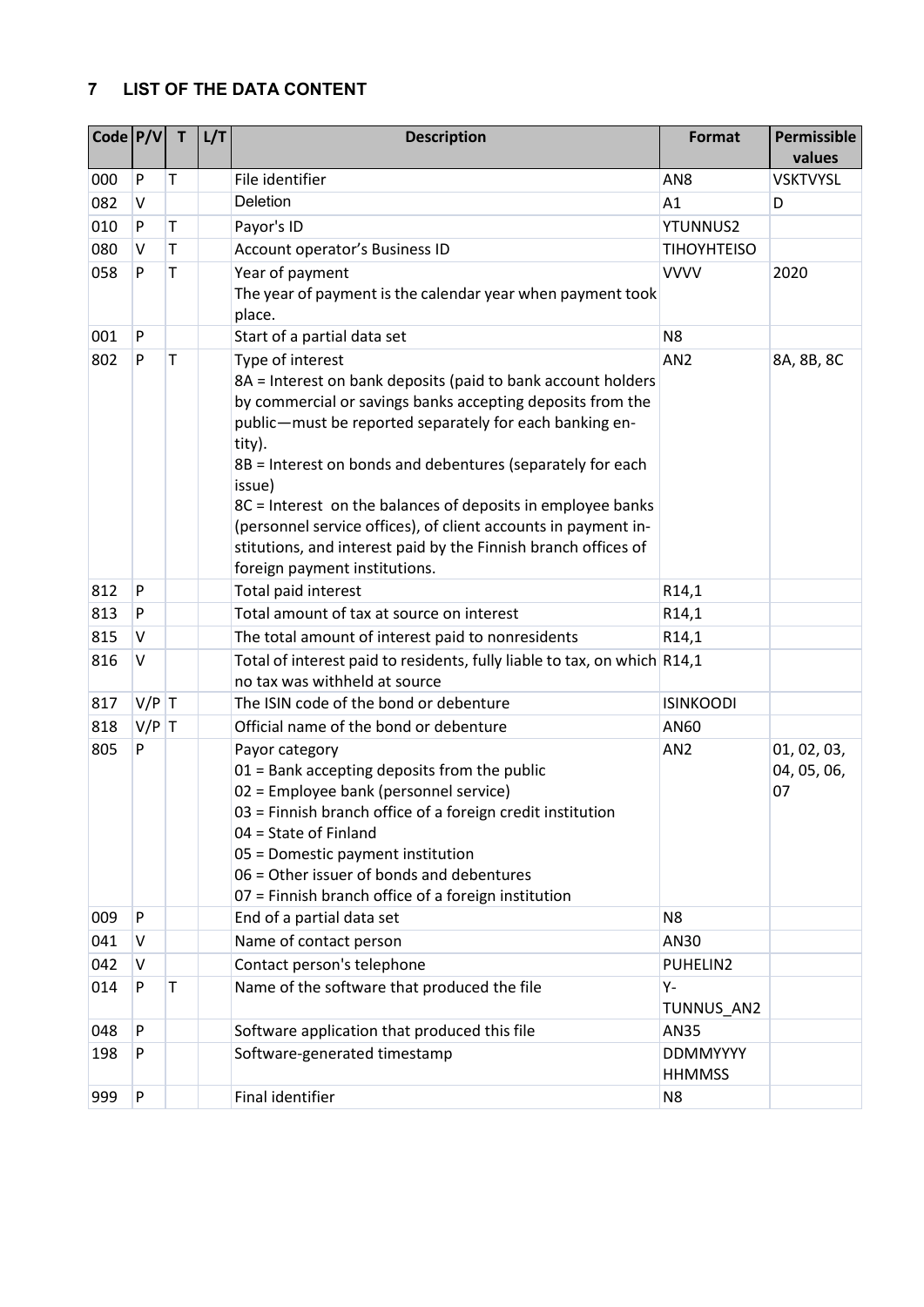#### <span id="page-3-0"></span>**8 AUTOMATED CHECK PROCESSES**

| New /   | Code | <b>Description of Calc. Rule / Check</b>                                         |
|---------|------|----------------------------------------------------------------------------------|
| Changed |      |                                                                                  |
|         | 802  | #1288; If the Type of Interest is 8B (802:8B), you must populate either the ISIN |
|         | 817  | (817) or the name (818) of the bond/debenture.                                   |
|         | 818  |                                                                                  |
|         | 817  | The two first characters must be alphabetic of the ISIN (817), bond/debenture    |
|         |      | (characters FI are also allowed).                                                |
|         |      |                                                                                  |
|         |      | #1135; Incorrect ISIN.                                                           |

#### <span id="page-3-1"></span>**9 MESSAGES**

Not applicable to this information flow.

#### <span id="page-3-2"></span>**10 EXAMPLE**

This example is created by the Accounting Pro software application (048) and it represents an annual information return on payments of interest governed by the Act on Taxation at source of interest income (VSKTVYSL).

The input for the 2020 payment year (058) contains information for the Payer ID 6612663-4 (010) that relates to three different partial data sets (001:3). First data set (ends with 009:1) contains information on interest (802:8A) interest total being 2000000 euros and 50 cents (812), payor category: "bank accepting deposits from the public (805)".

The second one of the data sets (ends with 009:2) contains information on bonds/debentures (802:8B) with interest total amounting to 100000 euros (812), payor category: "other issuer of bonds and debentures" (805:06).

The third data set (ends with 009:3) contains information on interest paid on bonds/debentures (802:8B), interest total is 80000 euros and 10 cents (812), payor category: "employee bank (personnel service)" (805:02).

The person to contact is Korko Martti (041), and phone number 09123456 (042). This itemization is number 1, which is also the value of the final identifier (999) on the last line.

000:VSKTVYSL 010:6612663-4 058:2020 001:3 802:8A 812:2000000,5 813:400000,2 817:EE1223344555 805:01 009:1 802:8B 812:100000,0 813:20000,0 805:06  $009.2$ 802:8B 812:80000,1 813:6000,0 805:02